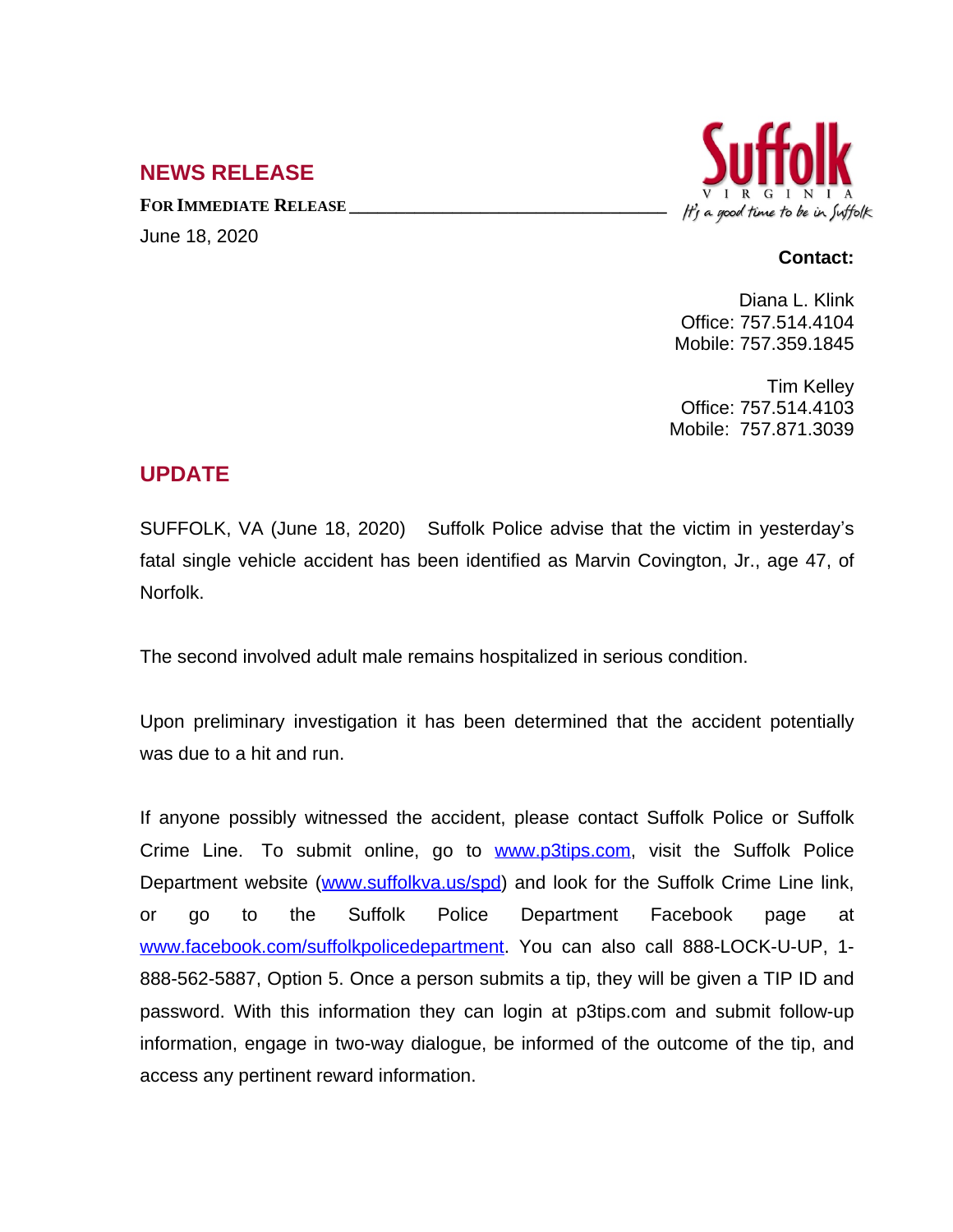# **UPDATE**

SUFFOLK, VA (June 17, 2020) Suffolk Police advise that all previously closed lanes of Eastbound Portsmouth Boulevard/Route 58 have reopened to through traffic.

## **UPDATE**

SUFFOLK, VA (June 17, 2020) Suffolk Police advise that an adult male succumbed to injuries sustained in this morning's single vehicle accident while at a local hospital. The victim's name will be provided once next of kin have been notified.

The second involved adult male remains hospitalized in serious condition.

Eastbound Portsmouth Boulevard/Route 58 will remain closed for the next several hours as the investigation into the cause of this now fatal accident remains ongoing. Detours have been set-up at Nansemond Parkway.

# **UPDATE**

SUFFOLK, VA (June 17, 2020) Suffolk Police advise that the Downtown Exit Westbound is now open. Eastbound Portsmouth Boulevard/Route 58 in the affected area is closed at this time. Crews from Suffolk Public Works have placed detour signage in the area.

The investigation into the cause of the accident remains ongoing at this time.

### **POLICE INVESTIGATING SINGLE VEHICLE ACCIDENT**